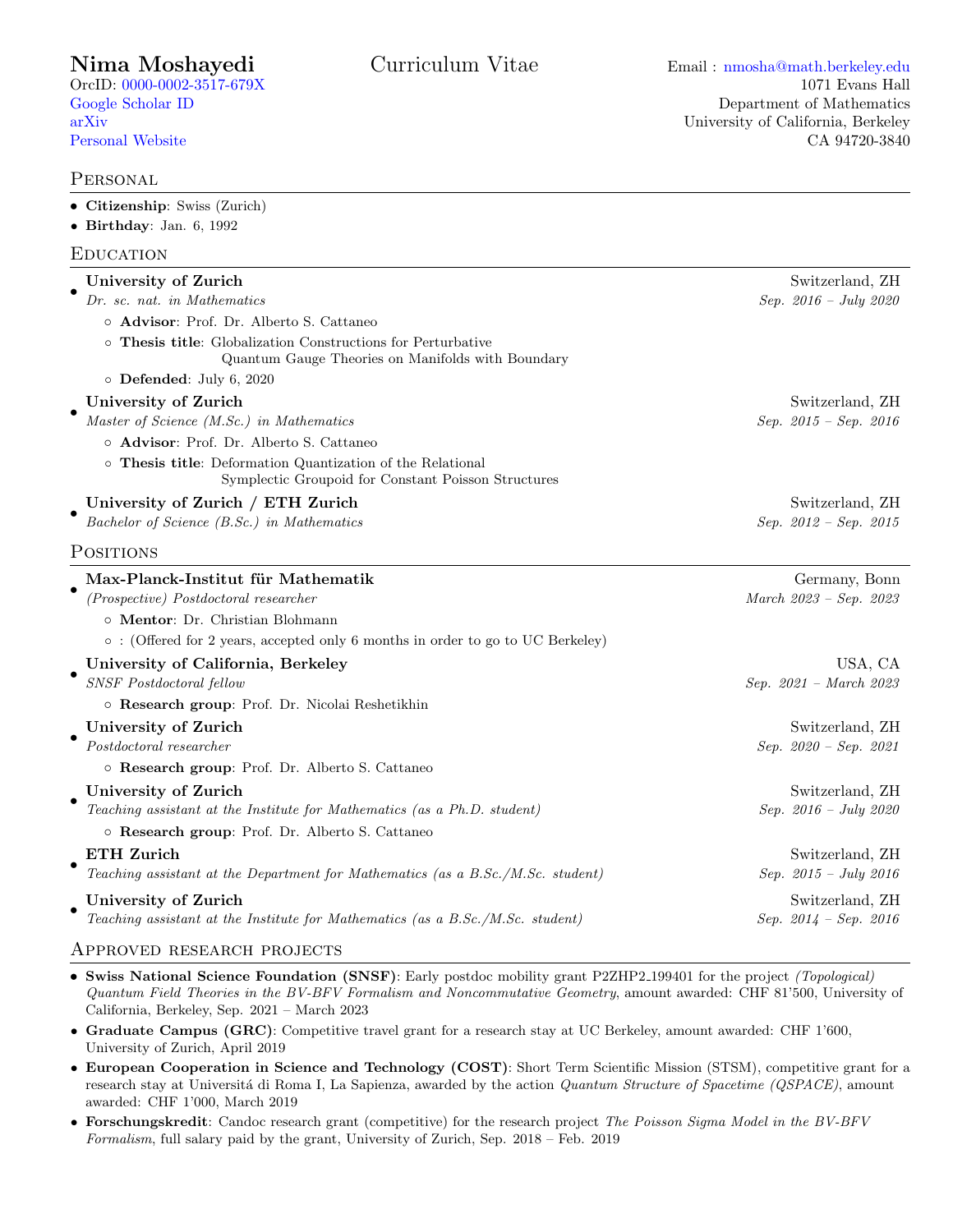# Supervision of Students

- Xiangling Xu: ETH Zurich, Semester thesis (Master level): [Constructing the Quantum BCOV Theory on Calabi–Yau Manifolds](https://drive.google.com/file/d/16s6qlq_LJjJJSU2m-0DkpzsACGbFzBpP/view?usp=sharing), Nov. 2021, official advisor: Prof. Dr. Giovanni Felder
- Davide Saccardo: ETH Zurich, Master thesis: *[Globalization of the Rozansky–Witten model in the BV-BFV formalism](https://drive.google.com/file/d/1KfERWCZnyZvEnp-TBJXO3RI027DBa1cJ/view?usp=sharing)*, June 2021, official advisor: Prof. Dr. Thomas Willwacher
- Raphaël Binda: ETH Zurich, Semester thesis (Master level): [Global Gauge Conditions in the Batalin-Vilkovisky Formalism](https://drive.google.com/file/d/179et0VYg4jRhWo0TIJmU1LG5QlTKWu8v/view), Oct. 2020, official advisor: Prof. Dr. Matthias Gaberdiel
- Fabio Musio: University of Zurich, Master thesis: [Computation of Kontsevich Weights of Connection and Curvature Graphs for](https://drive.google.com/file/d/1x398eUNv2mSNmODLmZ2SCls_J9Erhob8/view) [Symplectic Poisson Structures](https://drive.google.com/file/d/1x398eUNv2mSNmODLmZ2SCls_J9Erhob8/view), Dec. 2019, official advisor: Prof. Dr. Alberto S. Cattaneo
- Davide Saccardo: ETH Zurich, Semester thesis (Master level): [Short Star Products for Filtered Quantization](https://drive.google.com/file/d/1uEemL_eD-WGBwxdY8EipHCmXw0S8MKlD/view), Dec. 2019,official advisor: Prof. Dr. Giovanni Felder
- Aurelia Schumacher: University of Zurich, Master thesis on *Strict Deformation Quantization*, ongoing, official advisor: Prof. Dr. Alberto S. Cattaneo
- Zhongyu Zhang: ETH Zurich, Semester project (Master level) on the paper [arXiv:1801.04525](https://arxiv.org/abs/1801.04525) of Ezra Getzler called Covariance in the Batalin-Vilkovisky formalism and the Maurer-Cartan equation for curved Lie algebras, ongoing, no official advisor needed
- Hugo Burkardt: ETH Zurich, Master thesis on *equivariant BV formalism*, ongoing, official advisor: Prof. Dr. Thomas Willwacher
- Kaylee Graham: UC Berkeley, Project (graduate level) on *Logarithms and deformation quantization*, ongoing
- Ivan Burbano: UC Berkeley, Project (graduate level) on  $JT$  gravity in the  $BV-BFV$  formalism, ongoing

#### Teaching activities

University of California, Berkeley

• A Medley of Quantum Gauge Theories: Lecturer, Sep. 2021 – Dec. 2021

#### University of Zurich

- Shifted Symplectic Structures: Reading course on the paper [arXiv:1111.3209,](https://arxiv.org/abs/1111.3209) Feb. 2021 June 2021
- Poisson Geometry and Deformation Quantization: Lecturer, Sep. 2020 Dec. 2020
- Symplectic Geometry: Seminar instructor, Feb. 2020 June 2020
- Geometry and Topology: Assistant, Sep. 2019 Dec. 2019
- Euclidean Geometry: Seminar instructor, Feb. 2019 June 2019
- Linear Algebra for Natural Sciences: Assistant, Sep. 2018 Dec. 2018
- Differentiable Manifolds: Assistant, Feb. 2018 June 2018
- Geometry and Topology: Assistant, Sep. 2017 Dec. 2017
- Selected Topics in Quantum Field Theory: Seminar, Feb. 2017 June 2017
- Quantum Field Theory from a Functional Integral Point of View: Assistant, Feb. 2017 June 2017
- Algebra: Assistant, Sep. 2016 Dec. 2016
- Foundation Course for Mathematics and Physics: Assistant, Sep. 2015
- Analysis for Natural Sciences: Assistant, Sep. 2015 Dec. 2015
- Stochastics for Natural Sciences: Assistant, Feb. 2015 June 2015
- Analysis for Natural Sciences: Assistant, Sep. 2014 Dec. 2014

#### ETH Zurich

- Linear Algebra II: Assistant, Feb. 2016 June 2016
- Linear Algebra I: Assistant, Sep. 2015 Dec. 2015

### PUBLICATIONS IN PEER-REVIEWED SCIENTIFIC JOURNALS

- 1: N. Moshayedi, D. Saccardo "Formal Global Perturbative Quantization of the Rozansky-Witten Model in the BV-BFV Formalism", Journal of Geometry and Physics, Vol. 174 (2022) [DOI: 10.1016/j.geomphys.2022.104454](https://www.sciencedirect.com/science/article/pii/S0393044022000043)
- 2: I. Contreras, N. Moshayedi, K. Wernli "Convolution algebras for Relational Groupoids and Reduction", Pacific Journal of Mathematics, Vol. 313.1 pp. 75–102 (2021) [DOI: 10.2140/pjm.2021.313.75](https://msp.org/pjm/2021/313-1/p03.xhtml)
- 3: N. Moshayedi, "On Quantum Obstruction Spaces and Higher Codimension Gauge Theories", Physics Letters B, Vol. 815 (2021) [DOI:10.1016/j.physletb.2021.136155](https://doi.org/10.1016/j.physletb.2021.136155)
- 4: N. Moshayedi, "Formal Global AKSZ Gauge Observables and Generalized Wilson Surfaces", Annales Henri Poincaré, Vol. 21 pp. 2951-2995 (2020) [DOI:10.1007/s00023-020-00944-y](https://doi.org/10.1007/s00023-020-00944-y)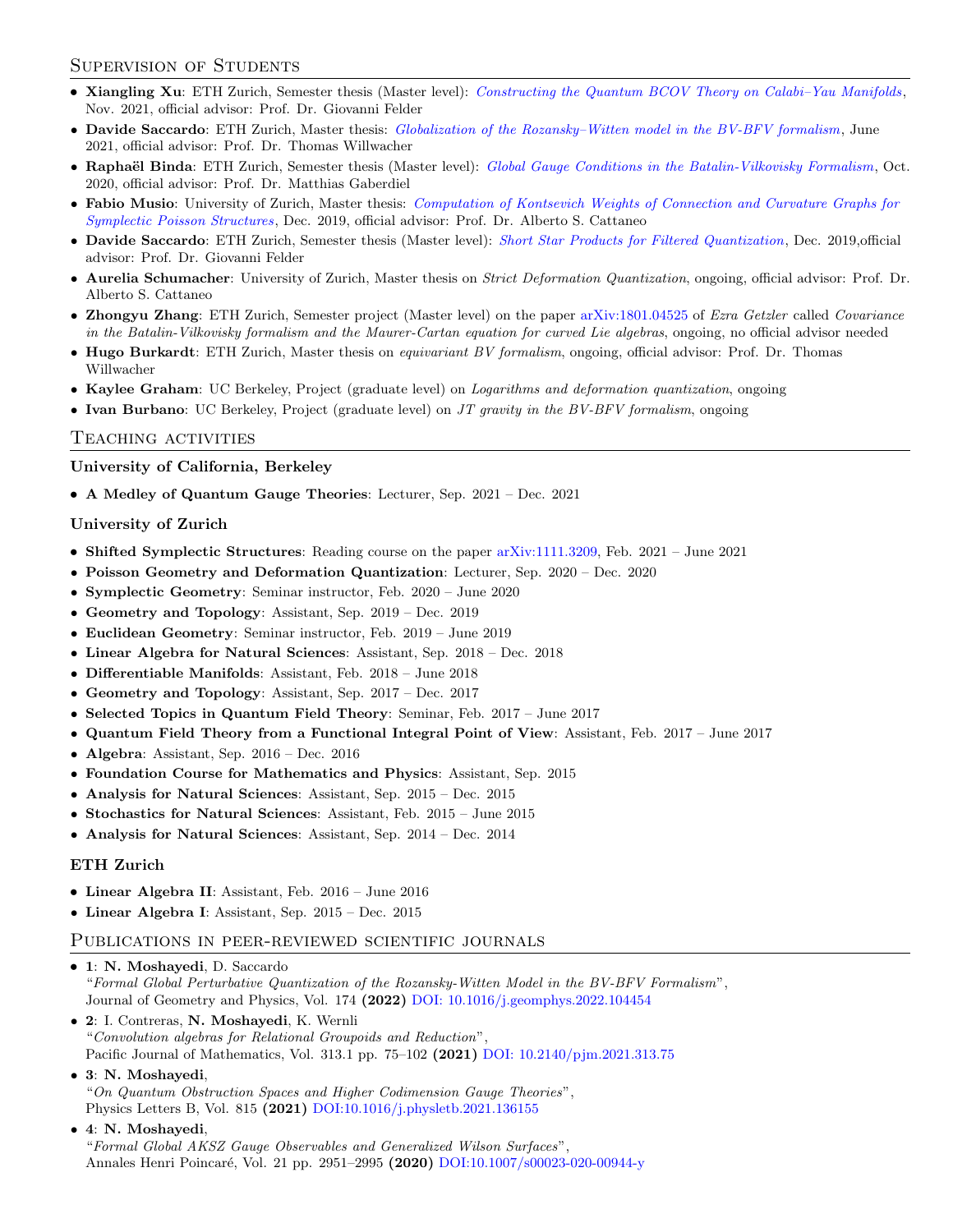- 5: A. S. Cattaneo, N. Moshayedi, "Introduction to the BV-BFV formalism", Reviews in Mathematical Physics, Vol. 32 p. 67 (2020) [DOI:10.1142/S0129055X2030006X](https://doi.org/10.1142/S0129055X2030006X)
- 6: A. S. Cattaneo, N. Moshayedi, K. Wernli "On the Globalization of the Poisson Sigma Model in the BV-BFV Formalism", Communications in Mathematical Physics, Vol. 375.1 pp. 41–103 (2020) [DOI:10.1007/s00220-020-03726-z](https://doi.org/10.1007/s00220-020-03726-z)
- 7: A. S. Cattaneo, N. Moshayedi, K. Wernli "Globalization for Perturbative Quantization of Nonlinear Split AKSZ Sigma Models on Manifolds with Boundary ", Communications in Mathematical Physics, Vol. 372.1 pp. 213–260 (2019) [DOI:10.1007/s00220-019-03591-5](https://doi.org/10.1007/s00220-019-03591-5)
- 8: A. S. Cattaneo, N. Moshayedi, K. Wernli "Relational Symplectic Groupoid Quantization for Constant Poisson Structures", Letters in Mathematical Physics, Vol. 107 pp. 1649–1688 (2017) [DOI:10.1007/s11005-017-0959-6](https://doi.org/10.1007/s11005-017-0959-6)

# arXiv preprints

• 9: N. Moshayedi, "4-Manifold Topology, Donaldson-Witten Theory, Floer Homology and Higher Gauge Theory Methods in the BV-BFV Formalism", [arXiv:2107.00304](https://arxiv.org/abs/2107.00304) (2021) (submitted)

- 10: N. Moshayedi, F. Musio "Computation of Kontsevich Weights of Connection and Curvature Graphs for Symplectic Poisson Structures", [arXiv:1912.08742](https://arxiv.org/abs/1912.08742) (2019) (to appear in Adv. Theor. Math. Phys.)
- 11: N. Moshayedi, "On Globalized Traces for the Poisson Sigma Model", [arXiv:1912.02435](https://arxiv.org/abs/1912.02435) (2019) (submitted)

# Reviews and Lecture Notes (partially available on my [website\)](https://sites.google.com/view/nimamoshayedi/teaching)

- 1: "Lectures on Symplectic Geometry, Poisson Geometry, Deformation Quantization and Quantum Field Theory" [arXiv:2012.14662](https://arxiv.org/abs/2012.14662) (2020), University of Zurich (under revision for publication in Lecture Notes in Mathematics)
- 2: "Notes on Geometric Quantization" [arXiv:2010.15419](https://arxiv.org/abs/2010.15419) (2020), University of Zurich
- 3: "Quantum Field Theory and Functional Integrals" [arXiv:1902.08652](https://arxiv.org/abs/1902.08652) (2019), University of Zurich
- $\bullet$  4: "Linear Algebra I/II" (in German) ETH Zurich
- 4: "Geometry and Topology" University of Zurich
- 5: "Classical Mechanics" University of Zurich

#### Some other minor notes written by me:

- Introduction to Mathematical Finance: ETH Zurich
- Notes on Differential Geometry: University of Zurich
- Notes on  $A_\infty\text{-algebras: ETH Zurich}$

# Books

• [Introduction to Probability Theory: A First Course on the Measure-Theoretic Approach](https://www.worldscientific.com/worldscibooks/10.1142/12465): to appear in World Scientific Series on Probability Theory and Its Applications Vol. 3 (2022)

# Talks at International Conferences and Seminars

- 1: "Perturbative Quantum Gauge Theories on Manifolds with Boundary" [Postdoctoral Talks: Talks by New Postdoctoral Members,](https://events.berkeley.edu/index.php/calendar/sn/math.html?event_ID=143249&date=2021-11-09&filter=Secondary) University of California, Berkeley, California, USA, Nov. 2021
- 2: "Introduction to Shifted Symplectic Structures" [Seminar on Shifted Symplectic Structures,](https://www.math.uzh.ch/index.php?id=ve_SE_det&key1=10072&key2=1414&keySemId=42) Universität Zürich, Zurich, Switzerland, Feb. 2021
- 3: "Instanton Floer Homology" [Advanced Topics in Field theory,](https://www.math.uzh.ch/index.php?id=ve_PS_det&key1=0&key2=1297&semId=40) Universität Zürich, Zurich, Switzerland, Nov. 2020
- 4: "Discretization of 2d and 3d BF theories. Ponzano-Regge model " [Advanced Topics in Field theory,](https://www.math.uzh.ch/index.php?id=ve_PS_det&key1=0&key2=1297&semId=40) Universität Zürich, Zurich, Switzerland, March 2020
- 5: "Globalization of Split AKSZ Sigma Models in the BV-BFV Formalism" [Representation Theory and Mathematical Physics Seminar,](https://math.berkeley.edu/~art/RTMP) University of California, Berkeley, California, USA, April 2019
- 6: "Globalization of Nonlinear AKSZ Sigma Models in the BV-BFV Formalism" [Algebra and Geometry Seminar,](http://www1.mat.uniroma1.it/ricerca/seminari/algebra-geometria/) Universitá di Roma I, La Sapienza, Rome, Italy, March 2019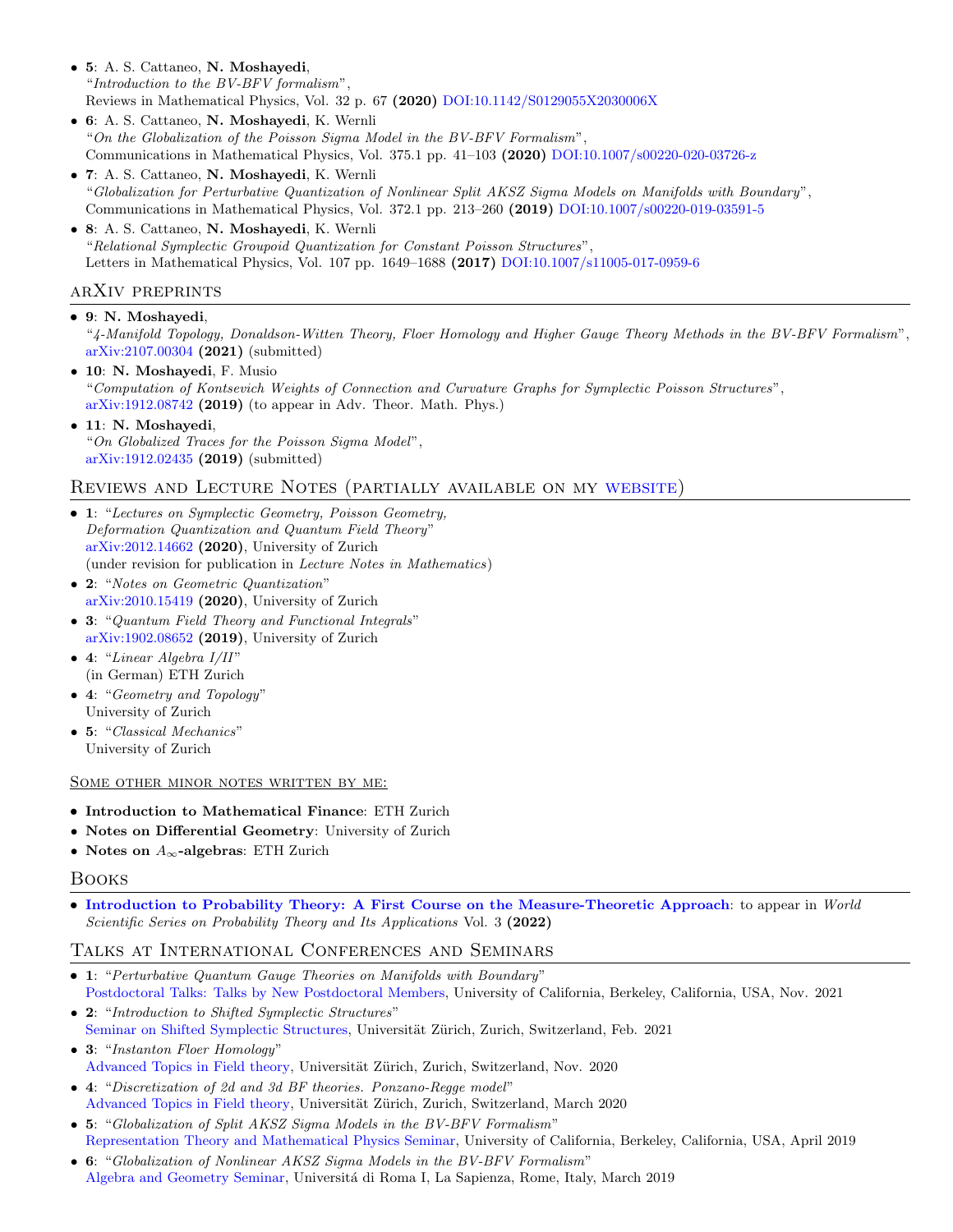- 7: "The modified differential Quantum Master Equation" [Mathematics and Physics of local quantum field theories,](https://www2.mathematik.hu-berlin.de/~kreimer/seminars/) Humboldt-Universität zu Berlin, Berlin, Germany, Dec. 2018
- 8: "The B-model" [Advanced Topics in Field Theory,](https://www.math.uzh.ch/index.php?id=ve_PS_det&key1=0&key2=1297&semId=40) Universität Zürich, Zurich, Switzerland, Nov. 2018
- 9: "Introduction to Perturbative Quantum Gauge Theories" [Seminars in geometry/topology,](https://wiki.math.ntnu.no/seminar/top) Norwegian University for Science and Technology (NTNU), Trondheim, Norway, Oct. 2018
- 10: "Perturbative Quantization of Nonlinear AKSZ Sigma Models on Manifolds with Boundary" Séminaire Physique mathématique, Institut Camille Jordan, Université de Lyon, Lyon, France, Oct. 2018
- 11: "The Globalization of the Poisson Sigma Model in the BV-BFV formalism" [Topology Seminar,](https://math.nd.edu/events/2018/04/24/topology-seminar-nima-moshayedi-university-of-zurich/) University of Notre Dame, Indiana, USA, April 2018
- 12: "The Globalization of the Poisson Sigma Model in the BV-BFV formalism" [Symplectic and Poisson Geometry Seminar,](https://calendar.math.illinois.edu/) University of Illinois at Urbana–Champaign, Illinois, USA, April 2018
- 13: "The Poisson Sigma Model in the BV-BFV formalism" [S´eminaire Kervaire: Winter School in Mathematical Physics,](http://www.unige.ch/math/folks/podkopaeva/diablerets2018/student.html) Les Diablerets, Switzerland, Jan. 2018
- 14: "Relational Symplectic Groupoid Quantization and the Globalization of the Poisson Sigma Model in the BV-BFV Formalism" [CMI-LMS Research School: Algebraic Topology of Manifolds,](https://people.maths.ox.ac.uk/tillmann/ATM-SCHOOL.html) University of Oxford, Oxford, Great Britain, Sep. 2017
- 15: "Relational Symplectic Groupoid Quantization for Constant Poisson Structures" [BIRS-CMO: Field Theories and Higher Structures in Mathematics and Physics,](http://www.birs.ca/events/2017/5-day-workshops/17w5167/schedule) Oaxaca, Mexico, June 2017
- 16: "What is ... Deformation Quantization?" [Zurich Graduate Colloquium in Mathematics,](https://www.math.uzh.ch/index.php?id=ve_mfs_sem_vor0&key1=0&key2=969&key3=3576) ETH Zürich/Universität Zürich, Zurich, Switzerland, Dec. 2016

# Attended International Conferences

- 1: NCCR SwissMAP [Winterschool in Mathematical Physics,](https://indico.cern.ch/event/1084303/) online, Jan. 2022
- 2: International Congress on Mathematical Physics (ICMP) and Young Researchers Symposium (YRS) [ICMP/YRS,](https://www.icmp2021.com/) Geneva, Switzerland, July/Aug. 2021
- 3: NCCR SwissMAP [Winterschool in Mathematical Physics,](https://indico.cern.ch/event/929789/overview) online, Jan. 2021
- 4: [Western Hemisphere Colloquium on Geometry and Physics \(WHCGP\)](http://web.math.ucsb.edu/~drm/WHCGP/) online, since April 2020
- 5: Higher Structures and Field Theory [ESI, University of Vienna,](https://www.esi.ac.at/events/e299/) Vienna, Austria, Aug./Sep. 2020
- 6: [A Gauge Summer with BV: Online](https://sites.google.com/view/gaugesummerwithbv/home) online, June 2020
- 7: [Global Poisson Webinar](http://www.unige.ch/math/folks/nikolaev/GlobalPoisson.html) online, since April 2020
- 8: NCCR SwissMAP [Winterschool in Mathematical Physics,](http://www.unige.ch/math/folks/podkopaeva/diablerets2020/index.html) Les Diablerets, Switzerland, Feb. 2020
- 9: New trends in geometry and mathematical physics, on the occasion of Giovanni Felder's 60th birthday [CSF Monte Verita,](https://people.math.ethz.ch/~wilthoma/ntgmp/) Ascona, Switzerland, Aug. 2019
- 10: Representation Theory and Integrable Systems, on the occasion of the 60th birthday of Vitaly Tarasov and the 70th birthday of Alexander Varchenko ETH Zürich, Zurich, Switzerland, Aug. 2020
- 11: *OSPACE*, Training School [Centro de Cienias de Benasque Pedro Pascual,](http://benasque.org/2018qspace/) Benasque, Spain, Sep. 2018
- 12: NCCR SwissMAP [Winterschool in Mathematical Physics,](http://www.unige.ch/math/folks/podkopaeva/diablerets2018/index.html) Les Diablerets, Switzerland, Jan. 2018
- 13: Algebraic Topology of Manifolds [CMI-LMS Research School,](https://people.maths.ox.ac.uk/tillmann/ATM-SCHOOL.html) University of Oxford, Oxford, Great Britain, Sep. 2017
- 14: String Math, Summer School [University of Hamburg,](https://stringmath2017.desy.de/) Hamburg, Germany, July 2017
- 15: Arbeitstagung in honor of Yuri Manin [Physical Mathematics,](https://www.mpim-bonn.mpg.de/de/node/6826) MPI Bonn, Bonn, Germany, June 2017
- 16: Field Theories and Higher Structures in Mathematics and Physics [BIRS-CMO,](http://www.birs.ca/events/2017/5-day-workshops/17w5167/schedule) Oaxaca, Mexico, June 2017
- 17: NCCR SwissMAP [Winterschool in Mathematical Physics,](http://www.unige.ch/math/folks/podkopaeva/diablerets2017/index.html) Les Diablerets, Switzerland, Jan. 2017
- 18: Poisson [School and Conference,](http://www.unige.ch/math/Poisson2016/) Geneva and Zurich, Switzerland, June/July 2016 • 19: NCCR SwissMAP
- [Winterschool in Mathematical Physics,](http://www.unige.ch/math/folks/podkopaeva/diablerets2015/index.html) Les Diablerets, Switzerland, Jan. 2015